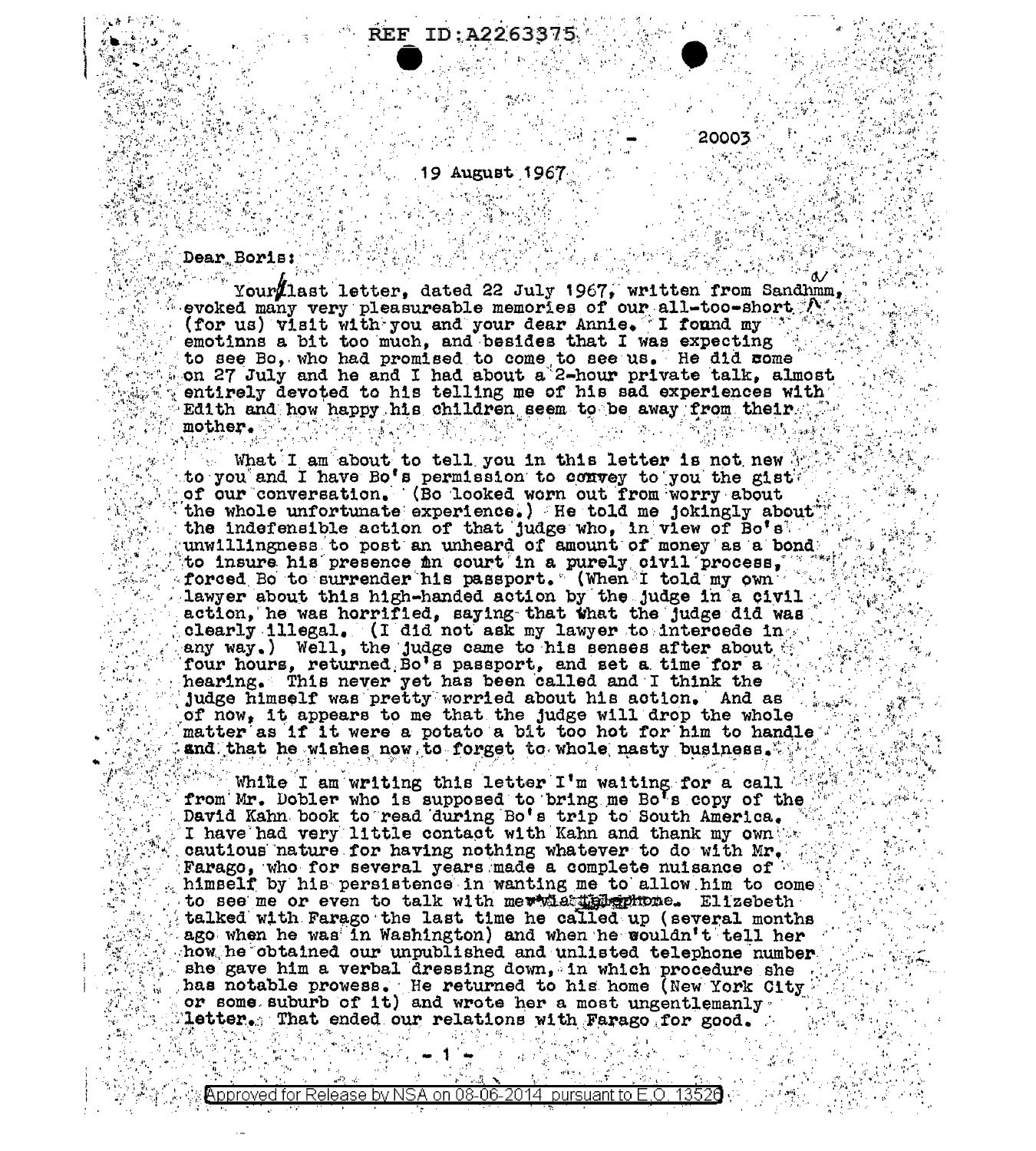Now back to your letter. I won't say anything about the birthday celebration insisted upon by Gunnar and Kirstin, for Team realize how you felt. Both Elizebeth and I hope that you will sometime soon feel up to taking a holiday in the U.S.  $^*$ Tf you come we shall want you to stay with us a few days in the Washington. I am glad that you'feel able to continue working. thing to do. Now that I feel so much better (much more like my old self) I can do things I just couldn't or wouldn't do<br>when I was so very ill, so much so that I didn't seem to<br>care whether "school kept" or not. But I really never give

EF ID:A2263375

up and only I myself know how much of a struggle it was to<br>theep going, hoping that I would get better, I still have to<br>watch my step, for I don't really know why I became so depressed<br>or what it was that lifted me out of nis book as a whole has humerous with  $\frac{1}{2}$ , which is presented to the errors  $\frac{1}{2}$ . 

Elizebeth and I keep busy with our books and bringing that to the certain matters up-to-date. I am fortunate in having that to the fall back upon. Also, so many things concerning our house and (sometimes just for an hour but often for two, even three that hours.) This means that when it's time to turn out my bedside Iight  $1^{\dagger}$ m wide awake, which gives me time to do a fair amount of serious study. I'm planning to do an article for the Proceedings of the U.S. Naval Institute and am gathering We Interial for that. Also, I'm planning to write an account<br>of Daniel (Chapter V in the Old Testament) and the "handwriting"<br>on the wall". Why was Daniel able to read the writing whereas<br>all the Chaldean sooth ayers, magicia  $\mathbb{R}^n$  is a set  $\mathbb{R}^n$ There was

The second of the same and a bad summer. Elizebeth wants very much to get out of this large house and out of the second out of Washington altogether. But despite the terrible climate I want sto stay put just where we are, at least until my book collection  $\mathbb{R}^n$ is brought up-to-date. We go out very little these days, because the figure of the second product in the to travel anywhere any more, even by automobile. or perhaps I should say especially by automobile. I don't recognize Washington these days -- so many changes have been and are being made. Too many automobiles, too many people, too much excitement living practically next door to the Capitol. I prefer, nnow, that people come to v recognize Washington these days -- so many changes have been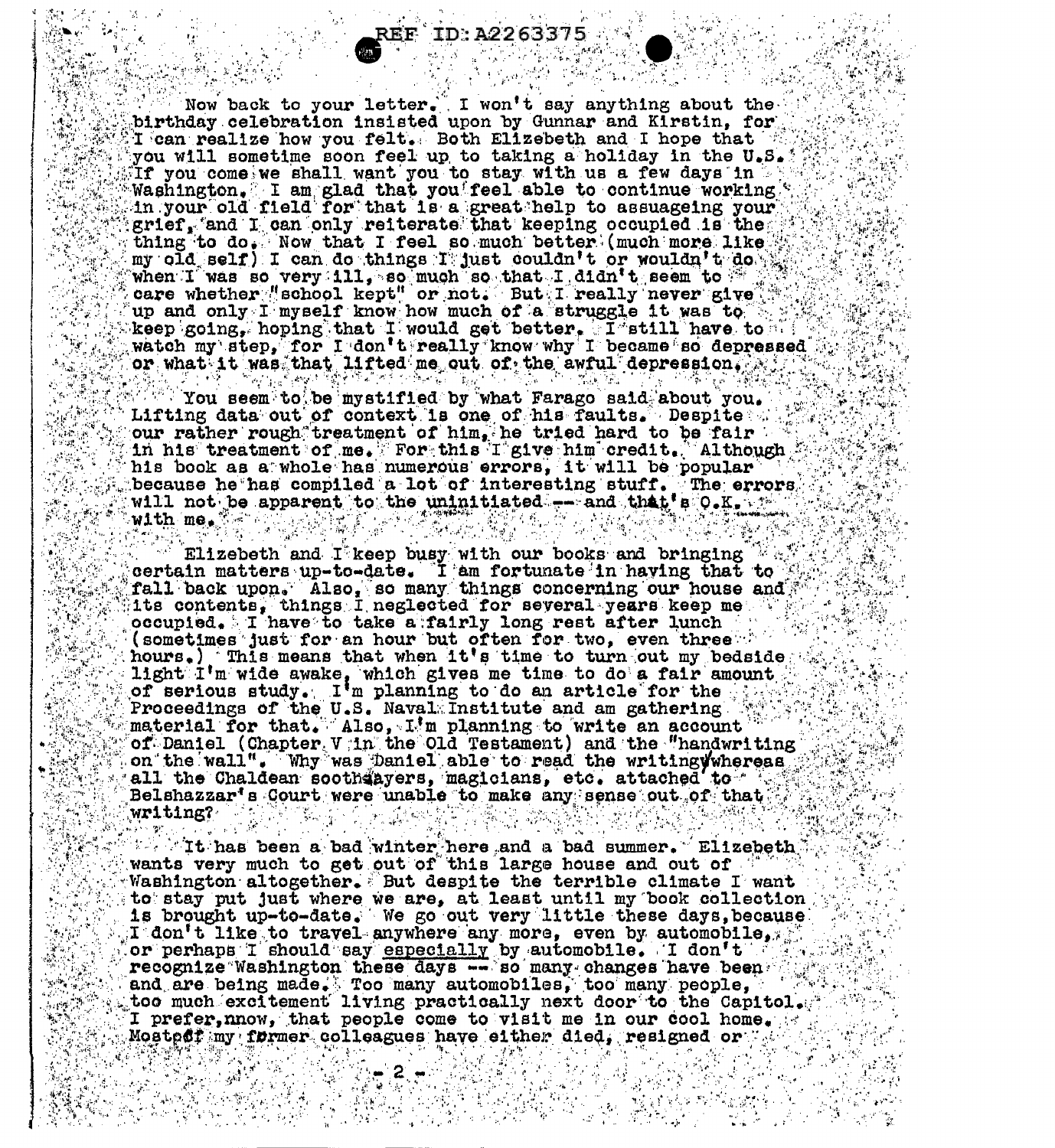#### ID:A2263375

retired from NSA and I don't like to go out there any more. Thirty or forty miles travel at 60-70 miles per hour seem to be too much for me. I can't get my license to drive because of my medical history of coronary illness. The authorities are getting much tougher these days -- and rightly so. Becoming a casualty on the highways is a rather poor method for halting" the population explosion.

Bo asked me to let him have any extra copies I may have on Crypto A.G. and its predecessors. You have asked me to let yvcu have for the Crypto A.G. Library any extra copies I may when have on books devoted to cryptology. I am keeping both requests in mind, but I must tell you that the General George C. Marshall Research Library wants these duplicates, if I want to include  $\mathbb{Z}$ them in the Collection when they take it over physically. The Internal Revenue Service has gotten tough too. No longer is it. possible to keep valuable books and manuscripts willed to any institution of learning until one has actually died. You must turn these things over physically before you or your heirs can claim a deduction on your income tax. Between the irregular or even illegal things that IRS is doing these days, and the dreadful messes that the highly-touted computers are doing to us in the way of erroneous billings for things paid for, even by checks " which have cleared the banks, people in the U.S. are getting fed up and are aggravated by sheer frustration. Of course, it isn't  $\blacksquare$ the computers that cause the mix-ups; it is the incompetents who had run them. I think that department stores especially are red up. They were sold a bill of goods and are realizing now that instead of saving them money they are losing money fast. I have issued a ukase to Elizebeth not to pay any bills whtil 3-6 months have **Dassed** Market La

Saying which I will close this lengthy letter by sending you our best love and reiterating our invitation to visit us.

Sincerely,

 $PS-Hb$ hen ailed to appear rned that m. Dobler t for a short Rotiday a Monday 21 Aug Boris C.W. Hagelin.

 $c/o$  Crypto  $A<sub>•</sub>G<sub>•</sub>$ . Zug, Switzerland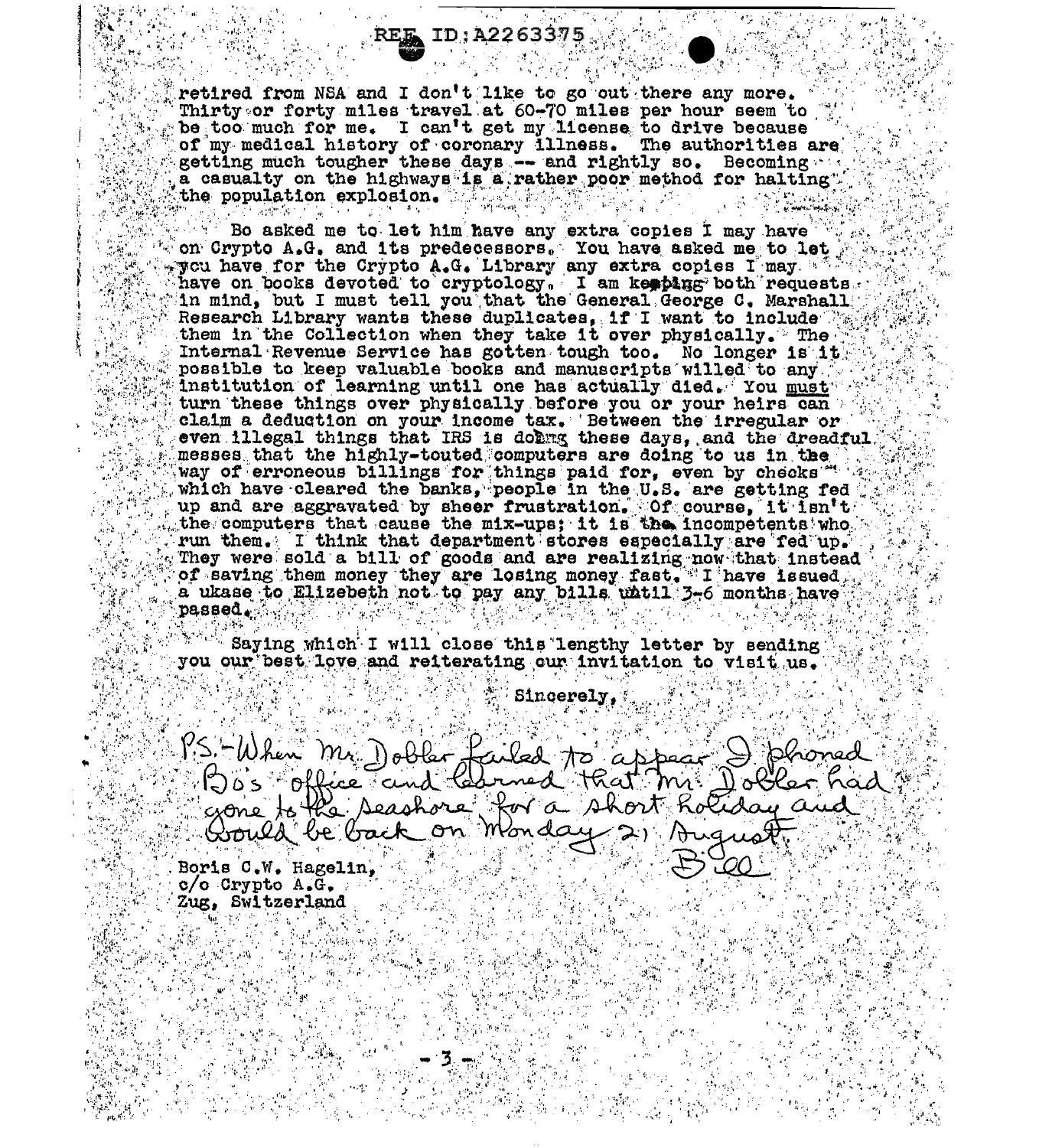**EF ID:A2263375** 

Dear Boris: Your last letter, dated 22 July 1967, written from Sancthary evoked many very pleasureable memories of our all-too-short (for us) visit with you and your dear Annie. I found my emotions a bit too much, and besides that I was expecting to see Be, who had promised to come to see was us. He did come on 27 July and he. <u>and I had about a 2-hour private talk, almost entirely</u> devoted to his felling me of his sad exporiences with \_\_\_<br>Faith and how happy to his children to be away from their mother What I am about to you and I have Boy permission.<br>(Bo looked worn out fact you in this letter is not) Whole unfortunate experience. He told me jokingly about Haothe indefensible action of that judge who, in finieur of Boy unwillingness to post an unheard of amount of money as a bond to insure the presence in court, maid - forced Bo to surrender his passport. (When I told my our lawyer about this high handed action by the gredge in a civil action he was horrified saying that what the judge did was clearly illegal & Well, Judge came to his senses in about four hours, and returned Bo's possport, and set a time for a hearing. This never yet has been called and I think the judge himself was pretty worried about his action. And as of mour, it appears to me that the judge will drop the whole matter teas if it were a potato a bit too hot for him to handle and that he wishes now to the forget the whole nasty business. While I am writing this letter Im waitsing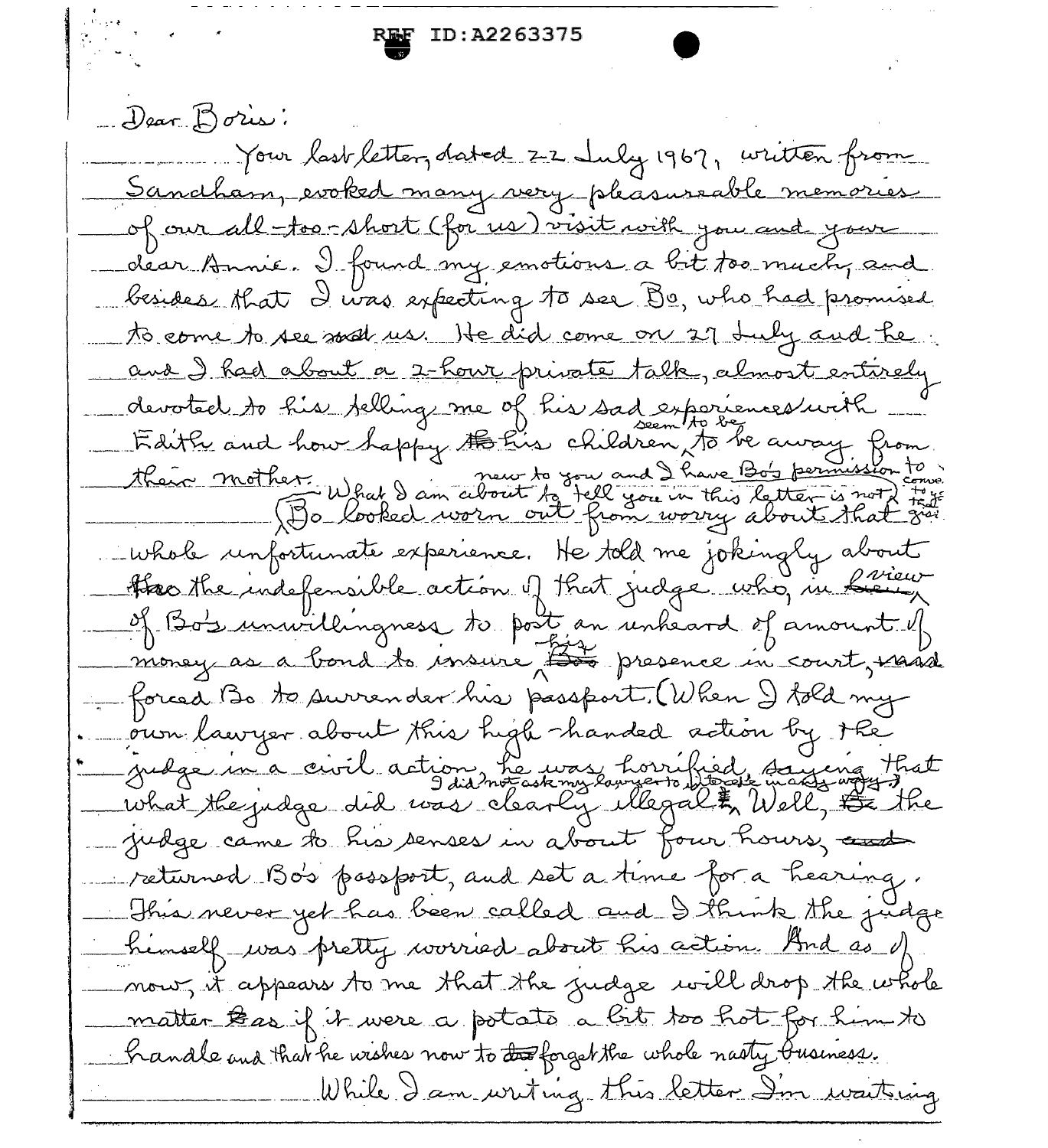for a call from Mr. Dobler who is supposed to during Bo's trip to South America, I thank my our cautions nature for having nothing whatever. to do with Mr. Farago, who for several years made a complete nuisance of himself by his persistence in wanting me to allow him to come to see me or even to talk with me via telephone. Elisabeth talked<br>(severatmonthologo when he was in Wash and ton) and wouldn't tell her how he obtained our unpublished and unlisted belephone number she gave him a verbal dressing down. He returned to his home (new York City, or some suburb of it) and wrote her a most ungenthe manly letter. That ended our relations with Farago for good Now back to your letters I won't say anything about the birthday celebration insisted upon by Gunnar and Kisstin, for J can réalise hour you felt. D'ath Elizabeth and I toute that you will sometime soon feel  $\#$  up to taking a holiday in the U.S. of you come we shall want you to stay with us a few days in Washington. I realize also that you feel able to continue working in your old line is a great help to assugaing your grief, and I can only resterate that this is the keeping crecupied is the thing to do. Now that I feel so much better (much more like my old self) I can do things I just couldn't or wouldn't do when I was so very illy so much so that I didn't seem to care whether "school bept" or not. But I really never give ill upand only I myself know how much of a struggle it was tokeep.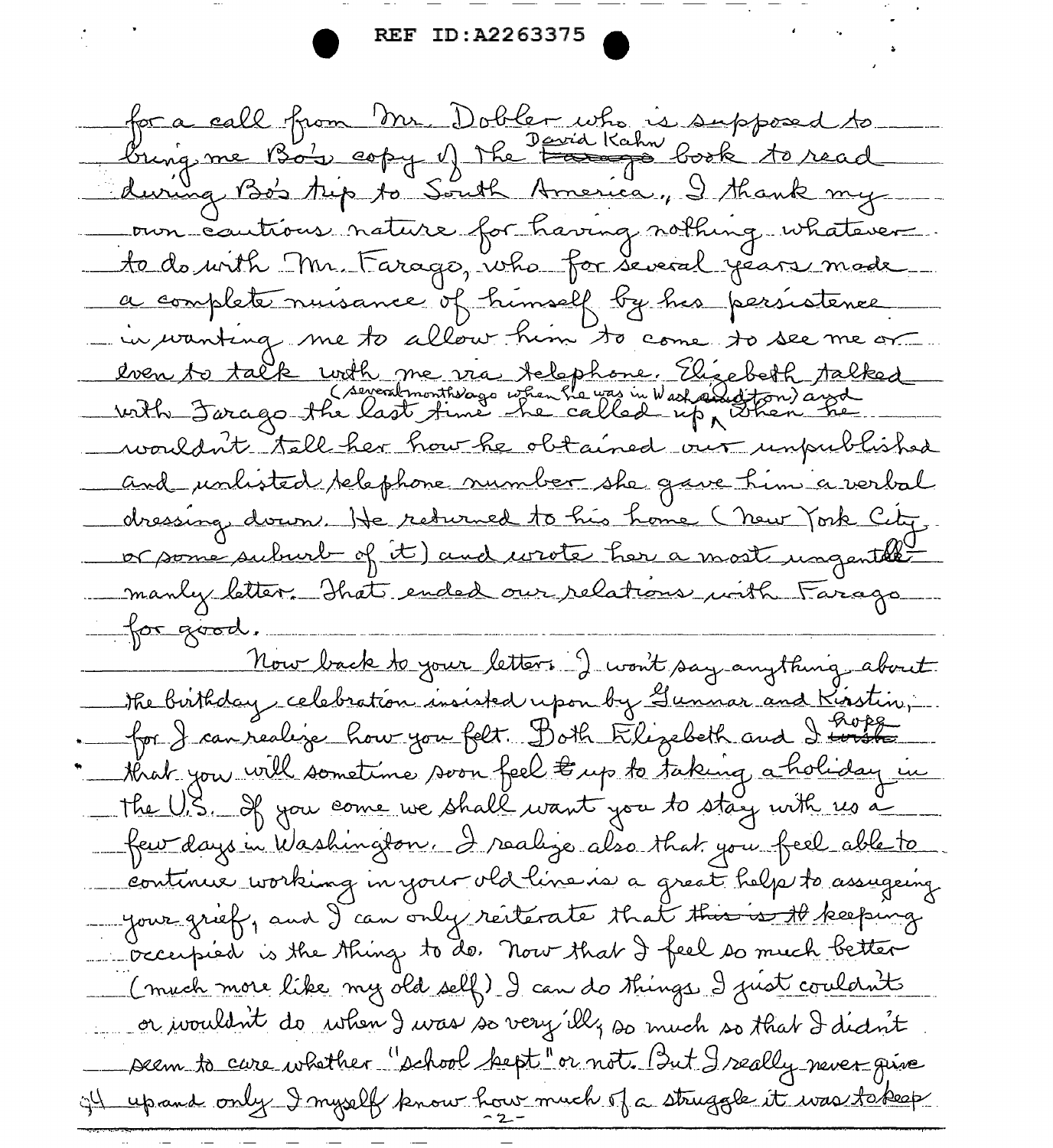going, hoping that I would get better. I still have to watch my step, for I don't really know why I became De depressed or what it was that lifted me out of the <u>awful depression.</u> You seem to be mystified by what Farago said. about you, and litting data out of context is one of his faults. Despité our tréatment of him, he tried hard to be his book as a whole has numerous errors it will sell because he has compiled a lot of interesting stuff. The error will not be apparent to the uninitiated and that's O.K. with me. Elizabeth and I keep busy with our books that to fall back upon. Also, so many things concerning our house and its contents keep me occupied. I have to take a fairly long rest after lunch (sometimes just for an how but often for two, even three Rours's This means that . When it's time to turn out my bedside light I'm wide. awake, which gives me time to do a fair amount of serious study. In planning to do an article for the Proceedings of the U.S. Naval Institute and am gathering \_\_\_ material for that, blss, In planning to write en --- was Daniel able to read the writing whereas all the soothsayers, magneians, etc. attached to Belshagzars Court were renable to make any sense out of the thandwriting on the wall. of that writing ? It has been a bad winter here and a bad summer.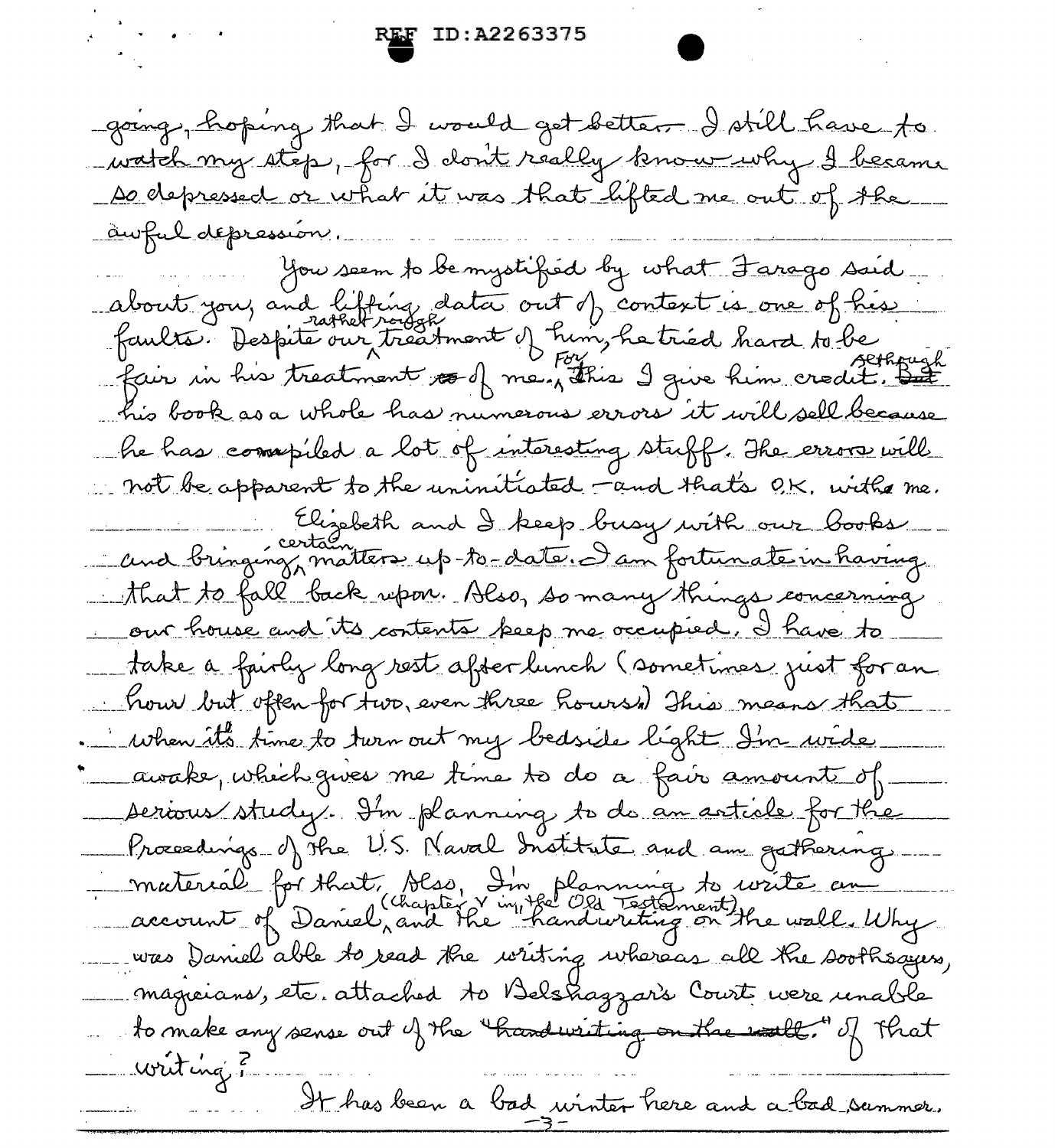-Elizbeth wants very much to get out of this large house and -out of Washington altogether. But D'despite the terrible climate I want to stay put just where we are g at least until my book collection is brought up-to-date. We go out very little these days, because I don't like to travel anywhere any more, even by automobile or perhaps. -I should say especially by automobile. I clont recognize Washington these days -so many changes have been and ave being made. Jos many automobiles, too many people - I prefer, now, that people come to visit me in our cool \_ home. Most of my former colleagues are either gone from MSA and I don't like to go out there any more. Thirty or forty miles travel at 60 00 miles per hour seem to be too much forme. I can't get my lisense to drive because of my medical history. The authorities are getting much tougher these days - and réghtly so. Becoming a casualty.<br>Da the highways is a poor method for halting the population. explosion. Do asked me to let him have any extra copies 2 may have on Crypto A.G. and its predecessors. You have - asked me to let you have for the Crypto A.G. Library any. -extra copies I may have on books devoted to cryptology. - I am kæping both requests in mind, but I must tell you. That the General Goorge C. Marshall Research Fibrary wants these desphicates - if I want to include them, the Collection when they take it over physically. The Internal Revenue g5 Service has gotten tough, too. No longer is it possible to keep